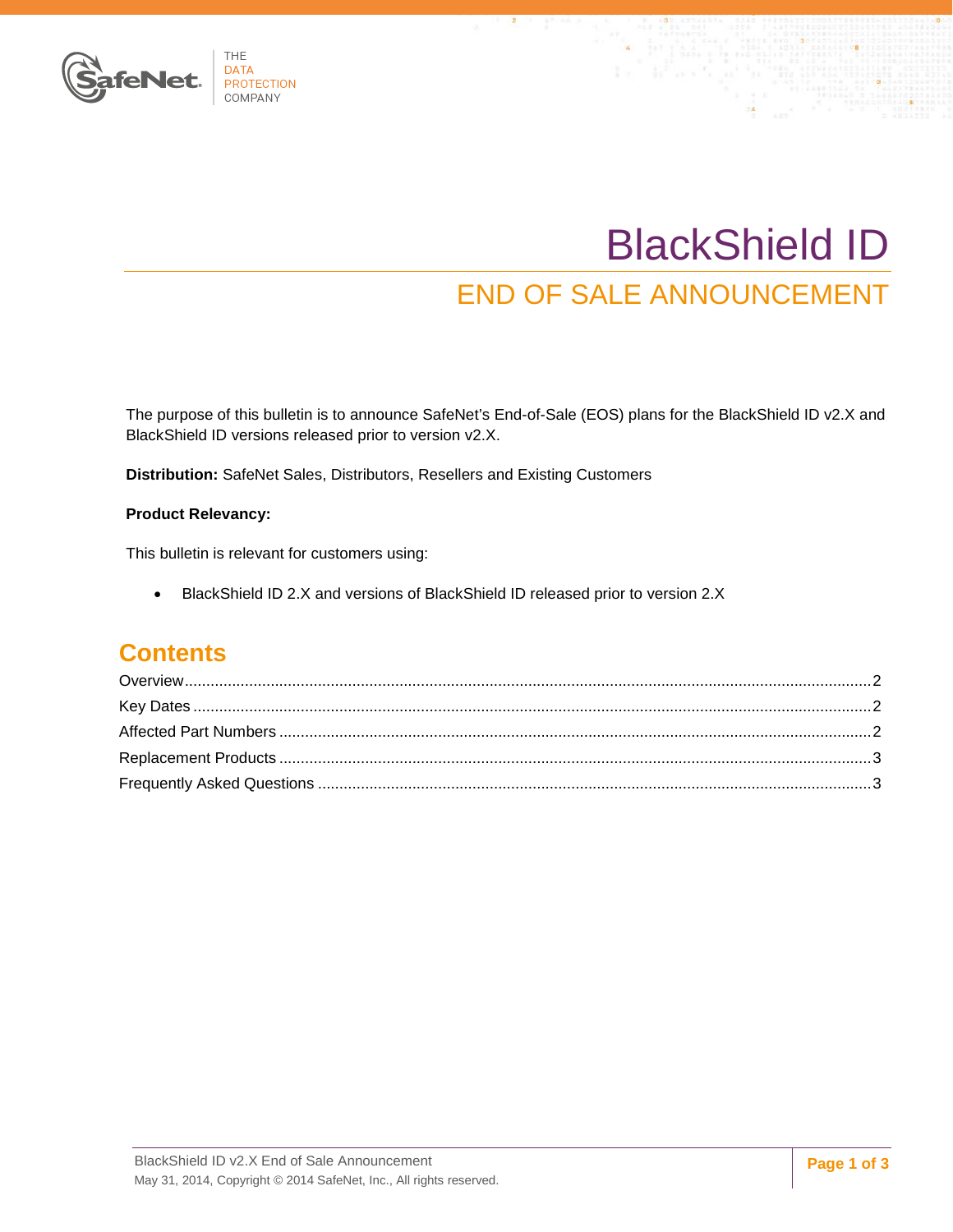

## <span id="page-1-0"></span>**Overview**

The purpose of this bulletin is to announce SafeNet's End-of-Sale (EOS) plans for the BlackShield ID v2.X authentication platform and versions of BlackShield ID released prior to version 2.X.

# <span id="page-1-1"></span>Key Dates

The following are key dates in the End of Life process of BlackShield ID v2.X authentication platform and versions of BlackShield ID released prior to version 2.X.

| <b>Milestone</b>                                          | <b>Date</b>                  | <b>Comment</b>                                                                                                                                                                                                                                   |
|-----------------------------------------------------------|------------------------------|--------------------------------------------------------------------------------------------------------------------------------------------------------------------------------------------------------------------------------------------------|
| <b>END-OF-SALE (EOS) for New Customers</b>                | 30 <sup>th</sup> June, 2014  |                                                                                                                                                                                                                                                  |
| <b>END-OF-SALE (EOS) for Existing</b><br><b>Customers</b> | 31 <sup>st</sup> March, 2015 |                                                                                                                                                                                                                                                  |
| <b>Last Time Support Renewal</b>                          | 31 <sup>st</sup> March, 2015 | Renewal of support contracts will be<br>possible for 1 year only this date.                                                                                                                                                                      |
| End of Support                                            | 31 <sup>st</sup> March, 2016 | Customers who have existing support<br>contracts that were signed before June<br>29 <sup>th</sup> , 2014 and whose existing<br>contracts extend beyond 31st March<br>2016 will get full support until their<br>respective support contract ends. |
| End-of-Life                                               | 31 <sup>st</sup> March, 2017 |                                                                                                                                                                                                                                                  |

These dates apply to the following product:

| $\sim$<br>$\sim$<br>$\frac{1}{2}$ OW | 2008 |
|--------------------------------------|------|

# <span id="page-1-2"></span>Affected Part Numbers

Below are the GA part numbers which are affected by this announcement:

955-000037-001 LICENCE,BLACKSHIELD ON-PREM ID PRO 2.X SERVER

The part numbers below, listed in the legacy Cryptocard price sheet are affected by this announcement:

| 955-000037-001 | BlackShield ID Pro 2.x Single Seat Server Licence, New Customer      |
|----------------|----------------------------------------------------------------------|
| 10120          | BlackShield ID Pro 2.x Single Seat Server Licence, Existing Customer |
| 13120          | BlackShield ID Pro 2.x Single Seat Server Licence - Limited          |

BlackShield ID v2.X End of Sale Announcement May 31, 2014, Copyright © 2014 SafeNet, Inc., All rights reserved.